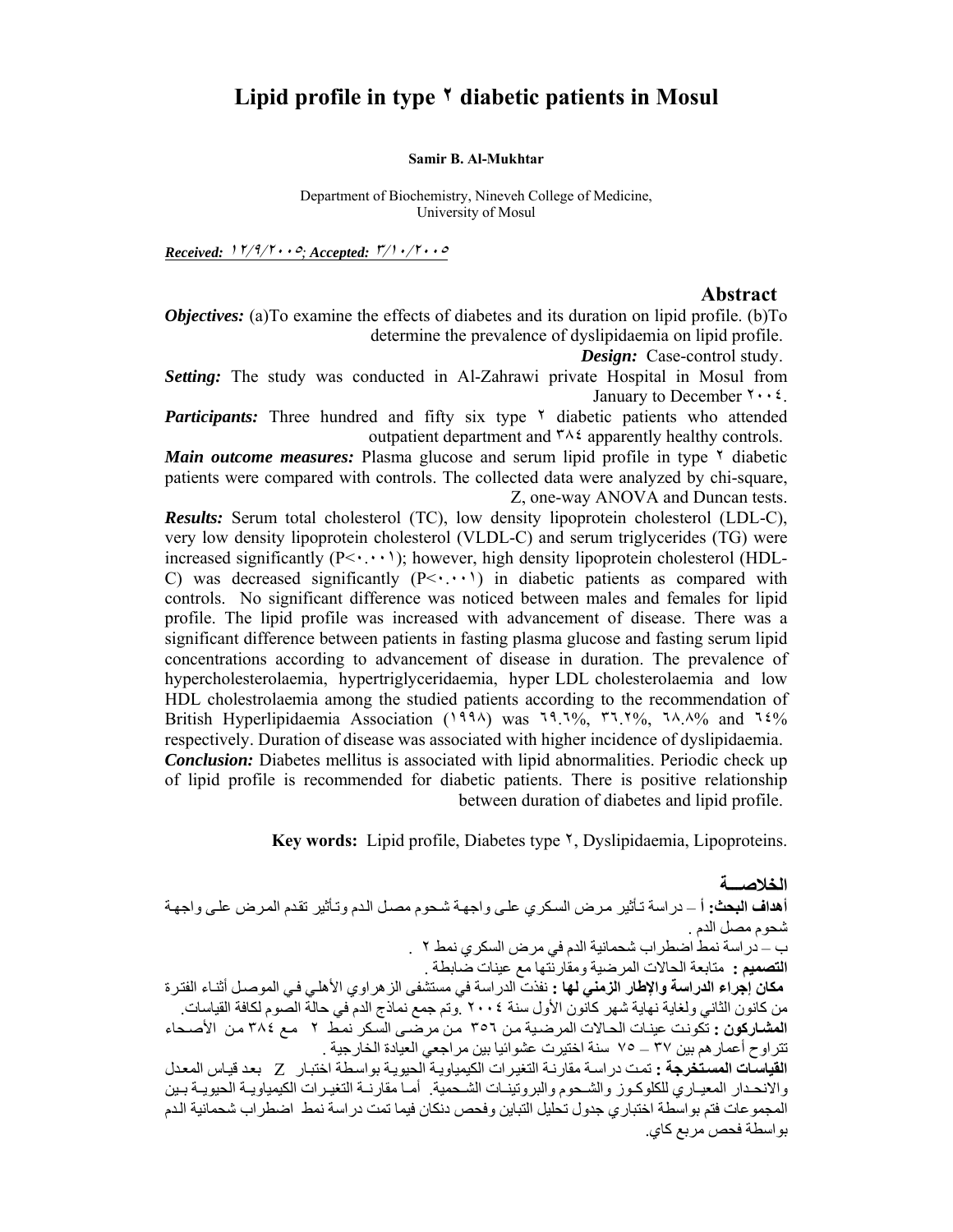ا**لنتائج :** لوحظ ان هنالك ارتفاع معتد احصـائيا فـي مستويات الكولسترول الكلـي والشـحوم الثلاثيـة والبـروتين الشحمي خفيض الكثافة والبروتين الشحمي وضيع الكثافة لمرضى السكر بمقارنتهم مع الاصـحاء ( ب< ٠.٠٠١ ) مع انخفاض معتد احصائيا في البروتين الشحمي رفيع الكثافة (ب< ١٠ - ٠ و ٠ ) . كما لوحظ عدم وجود فروقات ملحوضة بين المرضى الذكور والأناث. كذلك لوحظ وجود ارتفاع تدريجي ملحوظ في معدلات الكلوكوز وفي معظم الشحوم والبروتينات الشحمية بتقدم المرض وقد نوقشت الآليات الفيزيولوجية المرضية المحتملة والمتعلقة بهذه التغيرات .

صنف ارتفاع شحوم مصل الدم حسب توصيات الجمعية البريطانية لفرط شحوم الدم لعام ١٩٩٨ حيث لوحظ في مرضىي السكّر ارتفاع مستوى الكولسترول الكلي بنسبة ٦٩.٦% وارتفاع مستوى الشحوم الثلاثيه بنسبة ٣٦.٢% وارتفـاع مسـتوى البـروتين الشـحمي خفـيض الكثافـة بنسـبه ٦٨.٨ % مـع نقصـان فـي مسـتوى البـروتين الشحمي رفيع الكثافة بنسبة ٦٤% . إن مرضى السكر امتازوا بانخفاض ملحوظ في البروتين الشحمي رفيع الكثافة مع زيـادة فـي الكولسـترول الكلـي والشـحوم الثلاثيـة والبـروتين الشـحمي خفيض الكثافـة والبـروتين الشـحمي وضـبع الكثافة. ا**لاستنتاج :** مرض السكري يؤثر بشكلي سلبي على واجهة شحوم مصل الدم . يجب أن يكون هناك فحص دوري

لواجهة شحوم مصل الدم لمرضىي السكر ً. كما أن هنالك علاقة سلبية بين تقدم مرض السكري وواجهة شحوم مصل الدم .

# **Introduction**

everal risk factors for coronary heart disease (CHD) have been reported including diabetes mellitus, obesity, hypertension and dyslipi $d$ aemia<sup> $(1,1)$ </sup>. Diabetes mellitus is regarded as a major independent risk factor responsible for hyperlipidaemia and CHD development<sup> $(r^{\prime}, s)$ </sup>. Furthermore, dyslipidaemia has been shown to be the main contributor to the increased incidence of coronary events and death among diabetic subjects<sup> $\text{e}$ </sup>. Accordingly, management of type  $\lambda$  diabetes is essential by the control of hyperglycaemia and dyslipidaemia<sup>(\*)</sup>. In addition to that, much attention is focused to improve disordered lipoprotein metabolism, the changes observed were not only an elevated serum concentration of total cholesterol (TC) and triglycerides (TG) but also on altered composition and protein moieties of lipoproteins<sup> $(1, Y)$ </sup>.

This study was done to examine the effects of diabetes and its duration on lipid profile. In addition, to determine the prevalence of dyslipidaemia in type ٢ diabetic patients in Mosul.

## **Subjects and Methods**

The study ran from January to December  $\mathbf{Y} \cdot \mathbf{X}$ . It was performed on patients diagnosed as diabetic and their fasting glucose was not less than  $\vee$ .  $mmol/L^{(\lambda)}$ . Patients with any other diseases except type  $\lambda$  diabetes were excluded from this study. Three hundred and fifty six diabetic patients were included in this study attending Al-Zahrawi Private Hospital outpatient department. Patients (١٨٤ males, ١٧٢ females) aged  $\forall y \sim \forall \circ \text{ years (mean + SD)}$  $\circ$   $\circ$  +  $\ddot{\circ}$  +  $\ddot{\circ}$ ). All patients were under treatment of sulfonylureas tablets in addition to diet restriction. Those patients were divided into three groups according to the duration of diabetes. Group I having diabetes for  $\leq$  years (٧٥ males, ٧٤ females), group II having diabetes from ٦-١٠ years (٦٦ males, ٦٤ females), group III having diabetes  $>1$ . years (٤٣ males, ٣٤ females). The control group included  $\forall \lambda \in \mathcal{L}$  apparently healthy subjects (١٨٢ males, ٢٠٢ females) aged  $\frac{4 \times 4}{7}$  years (mean  $\pm$  SD,  $\mathfrak{t}\Lambda$ . +  $\mathfrak{t}\circ$ ).

Blood sample  $(1 \cdot m)$  was taken from each subjects after an overnight fasting and divided into two aliquots. The first aliquot was transferred into fluorideoxalate tube for plasma glucose measurement and the other aliquot was transferred into plain tube for serum lipid profile. Determination of serum total cholesterol (TC), triglycerides (TG) and high density lipoprotein cholesterol (HDL-C) was performed by using enzymatic method $(1)$ . Low density lipoprotein cholesterol (LDL-C) was determined using Friedewald formula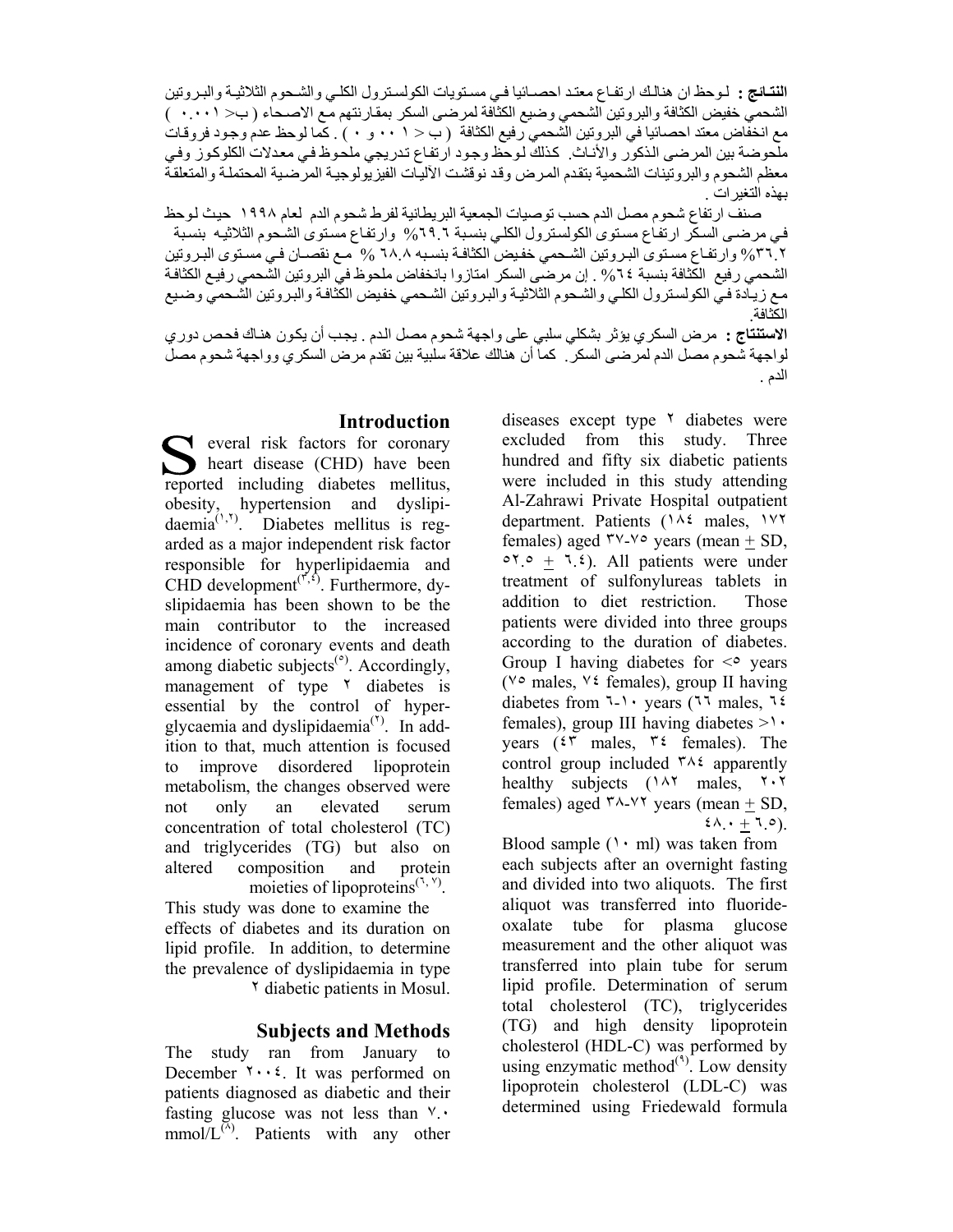VLDL-cholesterol was calculated from the formula: VLDL-C (mmol/l) = Triglycerides  $x \cdot 0.60^{(1)}$ .

> with advancement of the disease  $(P<\cdot\cdot\cdot)$  while there was a decline in HDL-C with advancement of the disease i.e. lower in group III than in group I and II. According to the duration of diabetes on plasma glucose and lipid profile a significant decrease was present within groups  $(P< \cdot \cdot \cdot)$  (I, II and III) in the levels of fasting plasma glucose, TC and LDL-C, also there was significant increase between groups I and II, and groups I and III in the levels of VLDL-C and TG while there was a significant decrease between the same groups in the levels of HDL-C (Table ٢).

A subject was considered dyslipidaemic when the criteria of cutoff value was fulfilled according to the recommendation of British hyperlipidaemia Association (Recommendation of Coronary Prevention ١٩٩٨). The prevalence of hypercholesterolaemia, hypertriglyceridaemia, hyper LDL cholesterolaemia and low HDL cholesterolaemia among the type ٢ diabetes was 19.1%, ٣٦.٢%, ٦٨.٨% and ٦٤% respectively. An abnormal ratio of certain lipoprotein components was also noticed in the studied patients as such ratio has been recommended to use for assessment by British Hyperlipidaemia Association (١٩٩٨). However, ٥٣.٨% of patients had TC: HDL-C  $>0.1$ ,  $\forall$ 1. $\land\%$ had LDL-C: HDL-C >  $\mathbf{1} \circ \mathbf{1} \circ \mathbf{1} \circ \mathbf{1} \circ \mathbf{1}$ had TG/HDL-C  $>$  ". (Table ").

Comparison of percentage in the male and female groups using chi-square revealed statistically significant difference only in the LDL-C: HDL-C ratio  $(P<\cdot \cdot \cdot \circ)$ .

Classification of hyperlipidaemia and dyslipidaemia was based on the recommendation of the British Hyperlipidaemia Association (1994)<sup>(11)</sup> using thresholds of triglycerides  $>1/\sqrt{ }$ . mg/dl (٢.٤ mmol/L), total cholesterol  $>196$  mg/dl (°. mmol/L), LDL-C >  $117 \text{ mg/dl}$  ( $\bar{r} \cdot \text{mmol/L}$ ), HDL-C < $\epsilon \circ$ mg/dl (١.١٥ mmol/L), total cholesterol:  $HDL-C$  >  $\circ$ ., LDL-C:HDL-C  $>1.0$ , and triglycerides: HDL-C  $>^{\circ}$ . A subject was considered dyslipidaemic when one of the above criteria was fulfilled $(1)$ . Data was represented as mean + SD. Unpaired Z test was used to determine the difference between the means. Analysis of variance (ANOVA) and Duncan tests were used to compare the biochemical changes among the groups and within the groups. Chisquare test used for comparison of percentage. P-value at  $\langle \cdot, \cdot \rangle$  was considered as significant.

## **Results**

Table  $\lambda$  showing that plasma glucose in the diabetic patients was significantly higher than in the control group  $(P \leq \cdot \cdot \cdot)$ . Furthermore, total cholesterol, LDL-C, VLDL-C and TG were highly significant than those measurements in the control group  $(P<\cdot,\cdot,\cdot)$ , at the same time HDL-C was significantly lower than that in the control group  $(P<\cdot\cdot\cdot)$ . In addition, there was no significant difference between males and females for plasma glucose and lipid profile (data is not shown).

According to the duration of diabetes an upward trend was observed in the mean plasma glucose and all serum levels of TC, LDL-C, VLDL-C and TG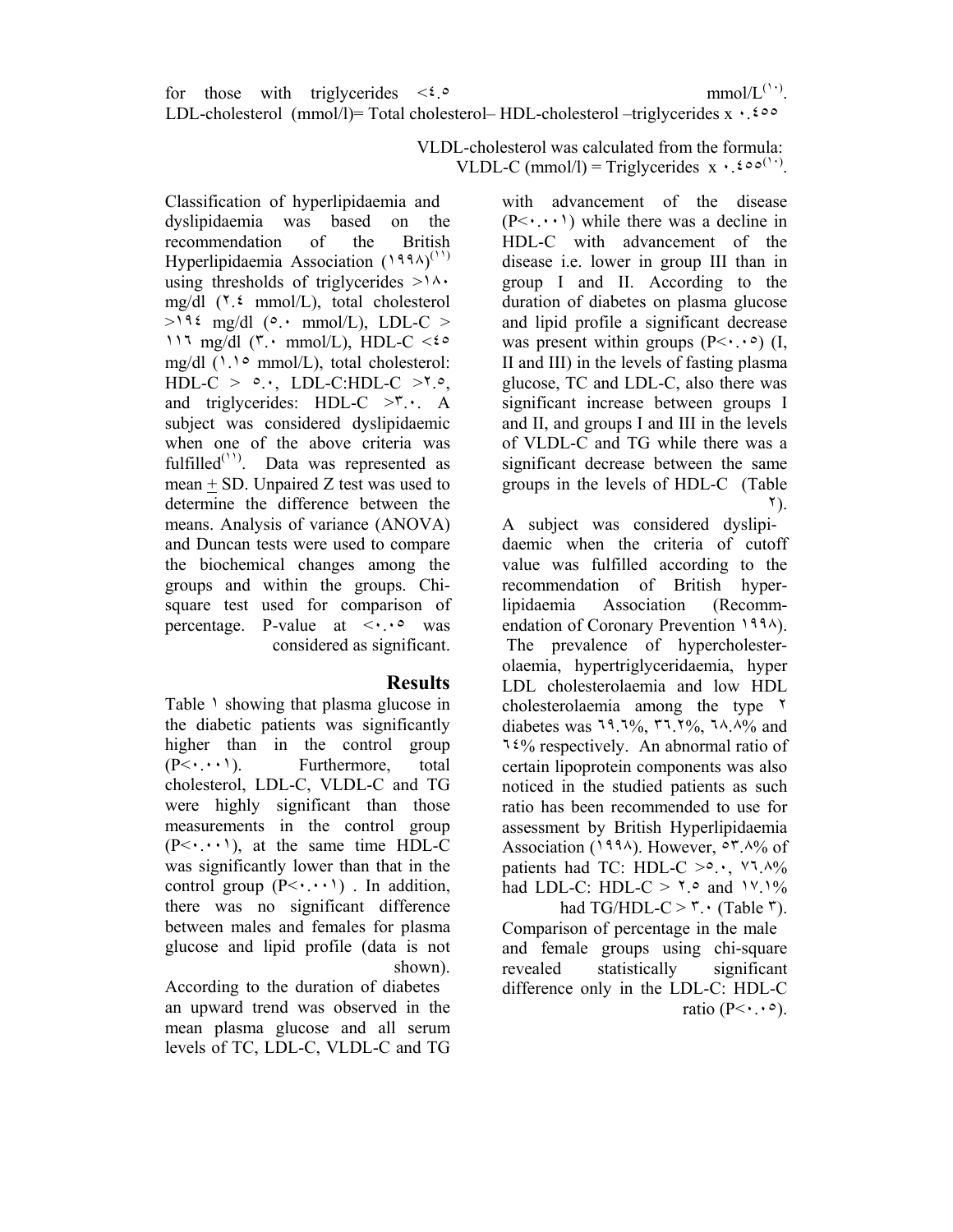| Parameters mmol/L | Control subjects ( $n = \tau \wedge \xi$ )                   | Diabetic patients ( $n = \mathbf{r} \circ \mathbf{1}$ ) | P-value               |
|-------------------|--------------------------------------------------------------|---------------------------------------------------------|-----------------------|
| Glucose           | $0.11 + \cdot 17$                                            | $1.74 + 5.01$                                           | $p<\cdot \cdot \cdot$ |
| Total cholesterol | $\epsilon$ 9. $+$ . AA                                       | $0.72 \pm 1.4V$                                         | $p<\cdot \cdot \cdot$ |
| HDL-C             | $1.17 + .70$                                                 | $1 \cdot \pm \cdot 7 \cdot$                             | $p<\cdot \cdot \cdot$ |
| LDL-C             | $\Upsilon$ 99 $\pm$ $\cdot$ AA                               | $\mathcal{L}(\xi)$ + 1.1.                               | $p<\cdot \cdot \cdot$ |
| VLDL-C            | $\cdot$ , $\mathsf{r} \cdot \pm \cdot$ . $\mathsf{v} \times$ | $\cdot$ { $\cdot$ + $\cdot$ , $\cdot$ $\circ$           | $p<\cdot \cdot \cdot$ |
| Triglycerides     | $1.7 \cdot \pm 1.42$                                         | $Y_1Y_1 + Y_2Y$                                         | $p<\cdot \cdot \cdot$ |

**Table (١):** *Plasma glucose and serum levels of lipid profile in the control subjects and diabetic patients represented as mean* ± *SD.*

**Table (٢):** *Plasma glucose and serum lipid profile in diabetic patients according to the duration of disease represented as mean* ± *SD.* 

| Parameters        | Group I                                                                  | Group II                                                                 | Group III               |                               |  |
|-------------------|--------------------------------------------------------------------------|--------------------------------------------------------------------------|-------------------------|-------------------------------|--|
| mmol/L            | $\langle$ <sup>o</sup> years                                             | $7 - 1$ years                                                            | $>1$ · years            | <b>ANOVA</b>                  |  |
|                   | $(n=159)$                                                                | $(n=15)$                                                                 | $(n=VV)$                |                               |  |
| Glucose           | $1.10 + 1.99$                                                            | $1.97 + 7.17$                                                            | $15.71 + 7.07$          | $p<\cdot\cdot\cdot$           |  |
|                   | a                                                                        | h                                                                        | $\mathbf{c}$            | $F = 07.5$                    |  |
| Total cholesterol | $\circ \cdot 7 + \cdot \wedge 7$                                         | $0.51 + .97$                                                             | $7.7.4 + 1.7.$          | $p<\cdot\cdot\cdot$           |  |
|                   | a                                                                        | b                                                                        | $\mathbf c$             | $F = \mathbf{Y} \mathbf{1}$ . |  |
| HDL-C             | $1.17 + .77$                                                             | $1 \cdot 9 \pm 1.72$                                                     | $1 \cdot 7 \pm 1.72$    | $p = \cdot$ 19                |  |
|                   | a                                                                        | h                                                                        | <sub>b</sub>            | $F = \mathcal{E} \cdot$       |  |
| LDL-C             | $\mathbf{r} \cdot \mathbf{A} \pm \mathbf{A} \cdot \mathbf{A} \mathbf{V}$ | $r_r r_{\perp} \cdot 9 \wedge$                                           | $\{1 \wedge \pm 1\}$    | $p<\cdot\cdot\cdot$           |  |
|                   | a                                                                        | h                                                                        | $\mathbf c$             | $F = \nabla \cdot$            |  |
| VLDL-C            | $\cdot 70 \pm \cdot 19$                                                  | $\cdot$ $52 + \cdot$ $79$                                                | $\cdot$ $51 + \cdot$ YV | $p<\cdot \cdot \cdot$         |  |
|                   | a                                                                        | <sub>b</sub>                                                             | <sub>b</sub>            | $F = 7$ .                     |  |
| Triglycerides     | $1.10 + .10$                                                             | $\Upsilon$ , $\Upsilon$ $\Upsilon$ $\pm$ $\Upsilon$ , $\epsilon$ $\circ$ | $Y_1Y_2 \pm Y_2Z_2$     | $p = \cdot \cdot \cdot \tau$  |  |
|                   | a                                                                        | h                                                                        |                         | $F = 7$ .                     |  |

Different letters horizontally mean a significant difference at  $p \le \cdot \cdot \cdot$  level according to Duncan test.

**Table (٣):** *Prevalence of dyslipidaemia in the diabetic patients according to the recommendation of the British Hyperlipidaemia Association. Results are expressed as number (%) of patients with gender prevalence.* 

| $exp1 cos \omega$ as $min \omega$ , $ 2 \theta$ $ 0 \theta$<br><i>panches went</i> genaci<br><i>prevaience.</i> |                            |               |                         |                               |                               |                           |                     |                 |                     |                      |                                    |                                |     |               |
|-----------------------------------------------------------------------------------------------------------------|----------------------------|---------------|-------------------------|-------------------------------|-------------------------------|---------------------------|---------------------|-----------------|---------------------|----------------------|------------------------------------|--------------------------------|-----|---------------|
| <b>Sex</b>                                                                                                      | TG<br>$\geq 1.5$<br>mmol/L |               | TC<br>$> 0$ .<br>mmol/L |                               | LDL-C<br>$\geq 5$ .<br>mmol/L |                           | HDL-C<br>$\leq$ .10 |                 | TC:HDL-<br>$\geq$ ° |                      | LDL-C:HDL-CTG: HDL-C<br>$\geq 1.0$ |                                | ≍۳  |               |
|                                                                                                                 | No.                        | $\frac{0}{0}$ | N <sub>0</sub>          | $\%$                          | N <sub>0</sub>                | $\%$                      | No.                 | $\%$            | No.                 | $\%$                 | No.                                | $\%$                           | No. | $\frac{0}{0}$ |
| Males                                                                                                           | ٥٨                         | ۱٦.۳          | ۲ (                     | $\mathbf{r} \circ \mathbf{v}$ | ۱۲                            | $\tau\tau$ $\vee$         | ۱۱۰                 | $\mathbf{r}$    | ۹٦                  | ۲٦ ۹                 | ۲۳۳                                | $\mathbf{y} \wedge \mathbf{z}$ | ۲٧  | ٧٦            |
|                                                                                                                 |                            |               | ٥                       |                               |                               |                           |                     |                 |                     |                      |                                    |                                |     |               |
| Females                                                                                                         | ۷١                         | ۹۹۹           | ۱۲                      | $\mathbf{r}$ $\epsilon$ o     |                               | $\Gamma$ $\circ$ $\prime$ | ۱۱۳                 | $Y \setminus Y$ | ۹٦                  | $Y$ $71$ $91$        | ١٤٠                                | ۳۹ ۳                           | ع ۳ | م ۹           |
|                                                                                                                 |                            |               |                         |                               | $\circ$                       |                           |                     |                 |                     |                      |                                    |                                |     |               |
| Both                                                                                                            | ۲۹ (                       | ۲٦.٢          | ۲ ٤                     | 79 7                          | Y٤                            | <b>JAA</b>                | ۲۲۸.                | ٦٤              | ۱۹                  | $\sigma$ r $\Lambda$ | $\mathbf{v}$                       | ۷٦ <sub>.</sub> ۸              | ٦١  | ۱۷            |
|                                                                                                                 |                            |               | ∧                       |                               | $\circ$                       |                           |                     |                 |                     |                      |                                    |                                |     |               |
| P-value                                                                                                         |                            | <b>NS</b>     |                         | <b>NS</b>                     |                               | <b>NS</b>                 |                     | <b>NS</b>       |                     | <b>NS</b>            | $\cdot \cdot \cdot (s)$            |                                |     | <b>NS</b>     |

## **Discussion**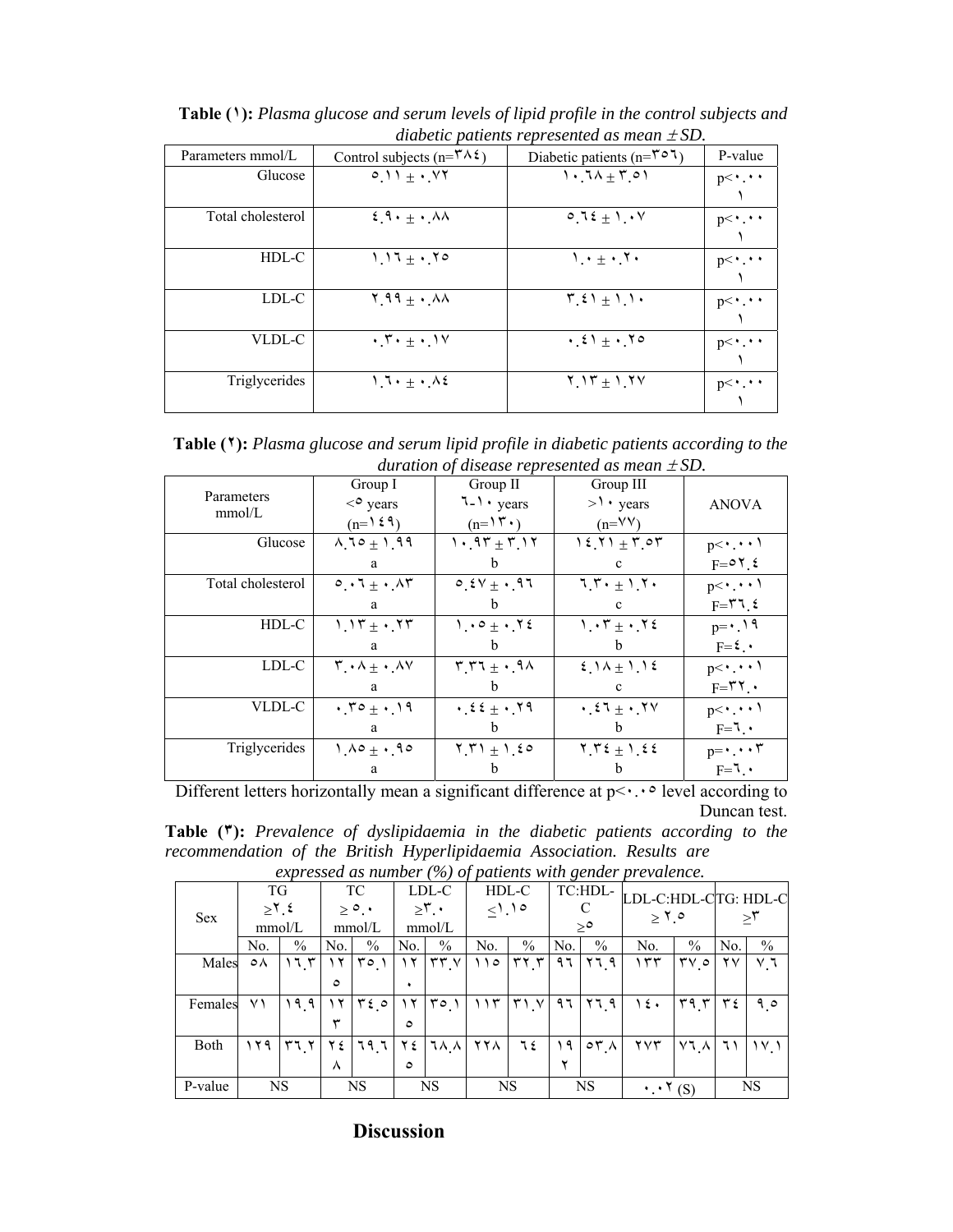In the present study (TC) was increased significantly in diabetic patients. This result was consistent with other studies<sup>(18,10</sup>). Abate *et al.* (1990) found that TC and LDL-C were increased in diabetes especially with advanced  $age^{(1)}$ . The major cause of increased atherogenic risk is hypercholesterolaemia, and both genetic disorders and diets enriched in saturated fat and cholesterol contributes to the elevated lipid levels characteristics of patients with premature CHD. There is now

High serum LDL-C was noted to be significantly increased with duration of the disease. This is in agreement with the findings of other studies<sup>(14,  $\gamma$ </sup>,  $\gamma$ ). The fact that diabetes causes an increase in serum concentration of small, dense LDL molecules<sup> $(1, 1, 1)$ </sup>, which easily undergo oxidation and speedup progression of atheromatous plaque $(y)$ . Serum triglycerides (TG) and VLDL-C are increased in diabetic patients which is obvious in the present study, and their levels were significantly increased with the duration of disease, which are consistent with other studies<sup> $(1, 1, 1)$ </sup>, while are inconsistent with other studies<sup> $(1, 1)$ </sup>. This variation could be due to difference in geographical, cultural $(1)$ <sup>( $(1)$ )</sup> economical, social conditions(٢٨) , dietary habits and genetic makeup<sup>(14)</sup>. Moderately elevated levels of triglycerides are often associated with metabolic syndrome or syndrome  $X^{(\tau)}$ . . Furthermore, the poorly controlled situation offers abundant substrates, including glucose, fatty acids and triglycerides $(\mathbf{r})$ . High triglycerides and low HDL-C are reported as important and independent risk factors for  $CHD<sup>(77)</sup>$ 

There is a close relationship between triglycerides and small, dense LDL particles<sup>(TT)</sup> which are thought to be more atherogenic than native  $LDL-C^{(\tau \tau)}$ . Triglycerides are also associated with increased levels of plasminogen activator inhibitor–١ which is also

universal acceptance of cholesterol – diet CHD hypothesis<sup> $(17)$ </sup>.

It is well known fact that low HDL-C is common in type  $\lambda$  diabetes and may be a strong risk factor for  $CHD^{(\gamma, \gamma)}$ . Which is consistent with the present study results that low HDL-C is evident compared with the control group. Framingham study suggested that TC: HDL-C ratio is a useful summary of the joint contribution of TC and HDL-C to  $CHD<sup>(14)</sup>$ .

widely considered to be cardiovascular risk factor<sup> $(\tilde{r}^{\circ})$ </sup>.

In the present study the prevalence of hypercholesterolaemia, hypertriglyceridaemia, hyper LDL-cholesterolaemia and low HDL cholesterolaemia among type ٢ diabetes according to the recommendation of British Hyperlipidaemia Association  $(1994)$ ,<sup>(11)</sup> was ٦٩.٦%, ٣٦.٢%, ٦٨.٨% and ٦٤% respectively. These results are consisted with several other studies(٣٦, ٣٧) . Data from National Health And Nutrition Examination Survey (NHANES) study indicate that  $\vee \cdot \%$  of diabetic patients have high or borderline high cholesterol $\widetilde{\mathfrak{l}}^{(\tau\lambda)}$ . Never the less, the prevalence of hyper-triglyceridaemia in the present study falls in the range of  $1.1\%$  as reported in other study<sup>( $\tau$ 4</sup>). The prevalence of low HDL-C levels in the present work was consistent with other studies(٣٦, ٣٧) . The possible explanation of dyslipidaemia which is double than normal in type  $\gamma$  diabetes is due to the fact that fat cells release large amount of free fatty acids to the circulation, which are taken up by the liver, then lipoprotein synthesis is enhanced followed by assembly and secretion of increased amount of VLDL- $C^{(1)}$ .

In conclusion based on these findings subject with lipid abnormalities and higher plasma glucose should be early detected and carefully managed to prevent CHD because diabetes is usually regarded as major risk for CHD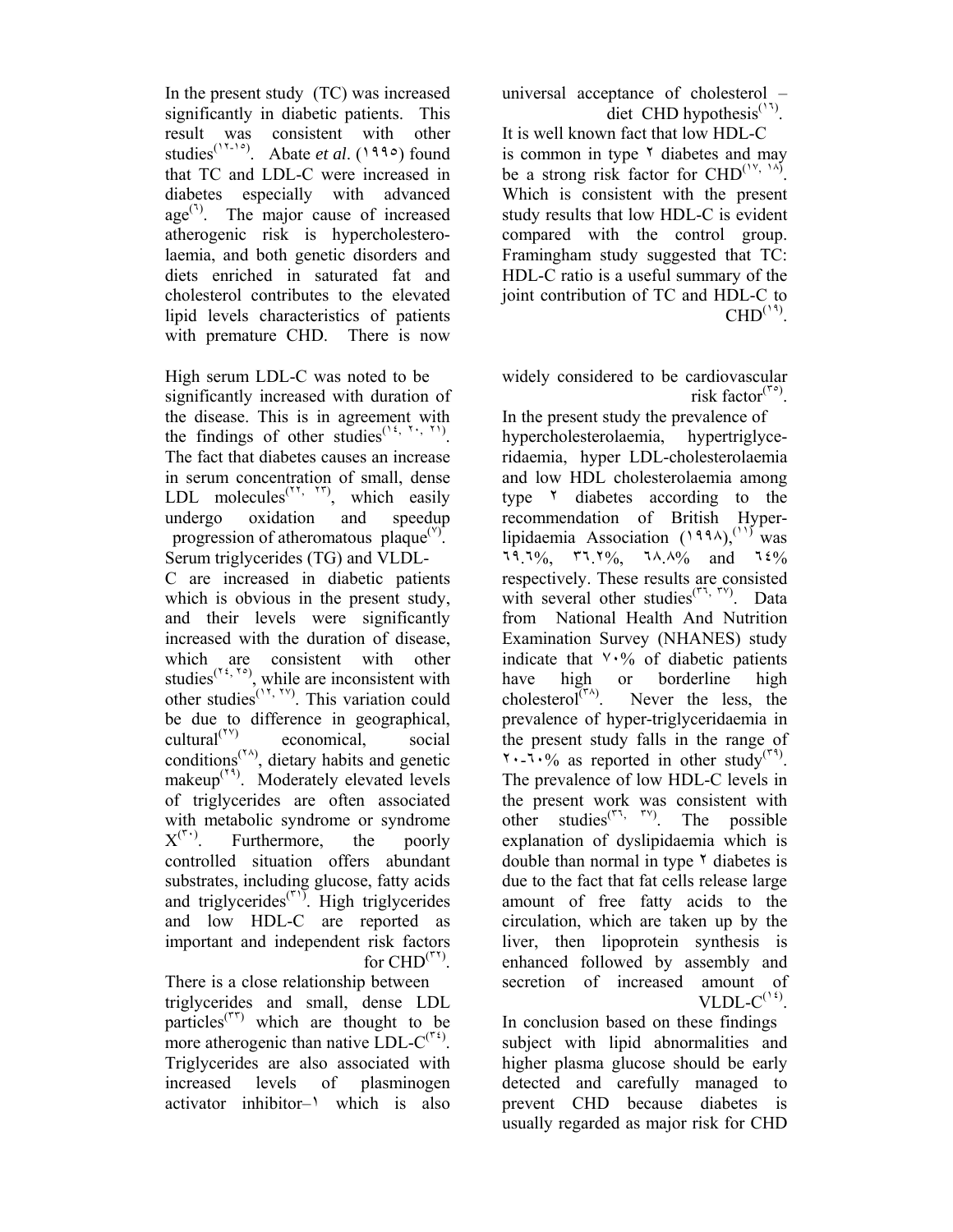and all diabetics should be educated about dyslipidaemia and their serum lipid levels should be checked regularly.

#### **References**

- ١. Kannel WB. A general cardiovascular risk profile. The Framingham study. Am J cardiol ١٩٧٦; ٣٨: ٤٦-٥١.
- ٢. Ferando DJS, Sinibadda SH, Desilva DR, perera SD. The prevalence of obesity and other coronary risk factors in suburban Srilanka community. Asia Pacific J Clin Nutr 1995; ٣: ١٥٥-١٥٩.
- ٣. Dunn FL. Hyperlipidemia in diabetes mellitus. Diabetes Metab Rev ١٩٩٠; ٦: ٤٧-٦١.
- ٤. El-Hazmi MAF, Warsy AS, Al-Swailem AR, Al-Swailem AM, Sulaiman R, Al-Meshari AA. Diabetes mellitus and impaired glucose tolerance in Saudi Arabia. Ann Saudi Med ١٩٩٦; ١٦: ٣٨١-٣٨٥.
- ٥. Joslin PEP. Arteriosclerosis and diabetes. Ann chim med. ١٩٧٢; ٥: ١٠٦١-١٠٧٩.
- ٦. Abate N, Vega GL, Garg A, Grundy SM . Abnormal cholesterol distribution among lipoprotein fractions in normolipidemic patients with mild NIDDM. Atheroselerosis ١٩٩٥; ١١٨: ١١١-١٢٢.
- ٧. Lyons TJ. Oxidized LDL: Arole in the pathogenesis of atherosclerosis in diabetes. Diabetic Med ١٩٩١; ٨: ٤١١- ٤١٩.
- ٨. Report of the Expert committee on the diagnosis and classification of diabetes mellitus. Diabetic Care ١٩٩٧; ٢٠ (٧): ١١٨٣-١١٩٧.
- ٩. Stein EA ,Myers GL. Lipids, Apolipoprotiens & Lipoprotiens . In: Burtis CA, Ashwood ER,Aldrich JE. Teitz Fundamentals and Clinical Chemistry,  $\xi$ <sup>th</sup> ed. Philadelphia, WB  $SAUNDERS$ ,  $1997; 700-2...$
- ١٠. Friedewald WT, Levey RI, Fredrickson DS. Estimation of the concentration of low-density lipoprotein cholesterol in plasma without use of ultracentrifuge. Clin Chem ١٩٧٢; ١٨:٤٤٩-٥٥٢.
- ١١. Wood D, Durrington P, poulter N: Joint British recommendations on the prevention of coronary heart disease in clinical practice. Heart ١٩٩٨; ٨٠ (Suppl. ٢): ١-٢٩.
- ١٢. Mohamad M, Arshad F, Mohd Noor I, Ali R. Prevalence of dyslipidaemia in non-insulin-dependent diabetic patients attending armed forces clinics in kuala Lumpur. Asia Pacific J Clin Nutr ١٩٩٧; ٦ (٣): ٢٠٣-٢٠٦.
- ١٣. Vajifdar BU, Goyal VS, Lokhandwala YY, Mhamun Kar SR, Mahadik SP, Gawad AR et al. Anthropometry, lipid profile and dietary pattern of patients with chronic ishaemic heart disease. Journal of Postgraduate Medicine 1999,  $\mathfrak{so}(\mathfrak{c})$ : ١١٠-١١٣.
- ١٤. Simonen PP, Gylling H, Miettnen TA. Body weight modulates cholesterol metabolism in non-insulin dependant type ٢ diabetes. Obesity Research ٢٠٠٢; ١٠: ٣٢٨. ٣٣٥.
- ١٥. Sindelka G, Skrha J, Prazny M, Hass T. Association of obesity, diabetes, Serum lipids and blood pressure regulates insulin action. Physiol  $1 \cdot 1$ ; ٨٥-٩١.
- ١٦. Thompson GR, Barter PJ. Clinical lipidology at the end of the millennium. Curr Opin Lipidol. 1999; ١٠: ٥٢١-٥٢٦.
- ١٧. Laakso M. Dyslipidemia, morbidity and mortality in non-insulin dependent diabetes mellitus. J Diabetes Complications ١٩٩٧; ١١ (٢): ١٣٧-١٤١. ١٨. Betteridge DJ. Diabetic Dyslipidemia.
- Am J Med ١٩٩٤; ٩٦ (٦): Suppl ٢٥-٣١. ١٩. Castelli WP, Garrison RJ, Wilson PWF, Abbot RD, Kalousdian S, Kannel WB. Incidence of coronary heart disease and lipoprotein cholesterol levels. The Framingham study. J Am Med Assoc ١٩٨٥; ٢٥٦:
	- ٢٨٣٥-٢٨٣٨.
- ٢٠. Laws A, Marcus BB, Grave JS, Curb JD. Lipid and lipoprotein as a risk factor for coronary heart disease in men with abnormal glucose tolerance. J Intern Med ١٩٩٣; ٢٣٤ (٥): ٤٧١-٤٧٨.